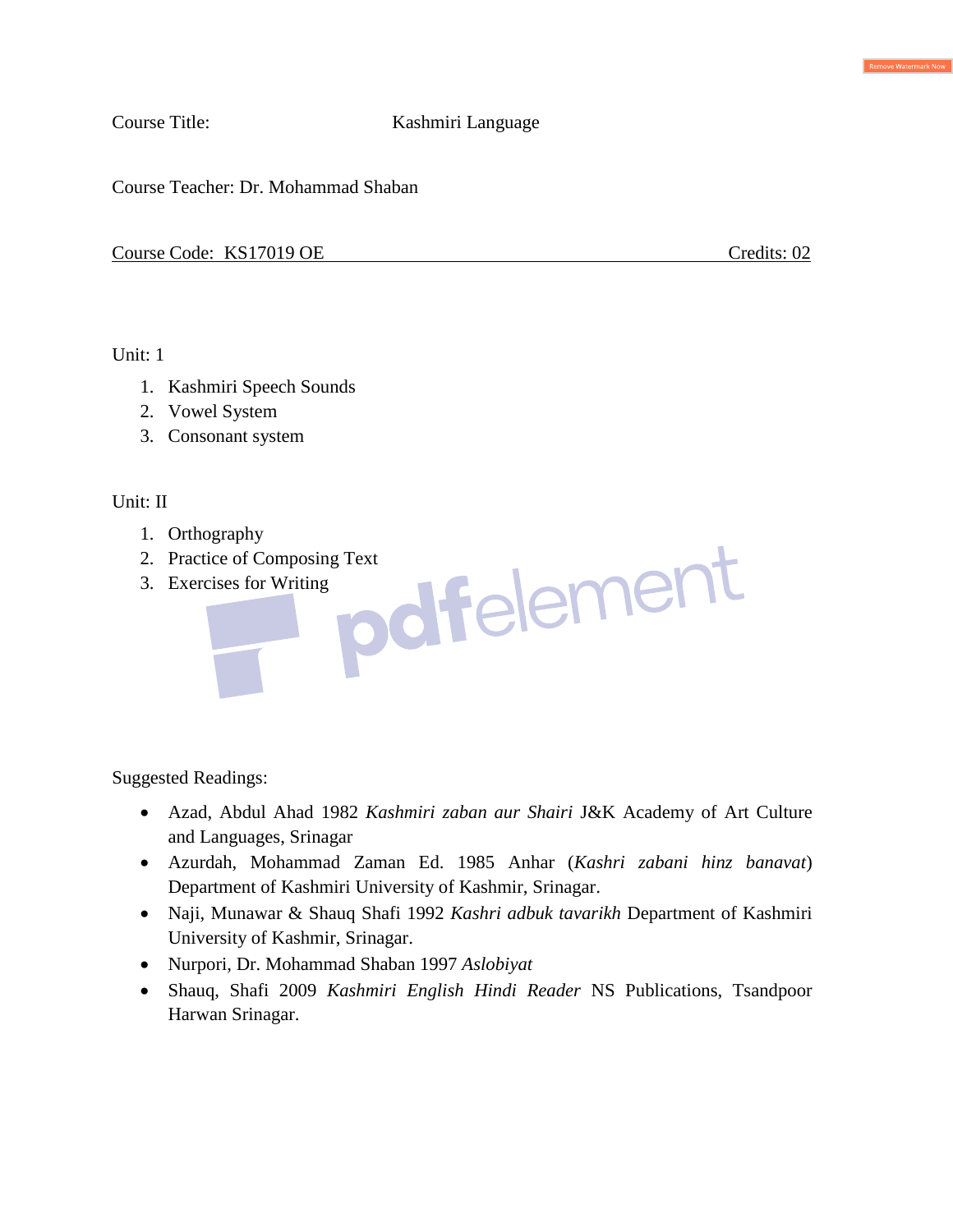Course Title: Kashmiri Naat

Course Teacher: Dr. Mohammad Shaban

Course Code: KS170020 OE Credits: 02

Unit: 1

- 1. Introduction
- 2. Origin
- 3. Development

Unit: II

- 
- 2. Abdul Ahad Nadim, Nazim
- 1. Naat in Kashmiri Language<br>2. Abdul Ahad Nadim, Nazim<br>3. Mir Ghulam Rasool Nazki 3. Mir Ghulam Rasool Nazki

Suggested Readings:

- Afaqi, Asad ullah 2008 *Kulyati Sheikh ul Alam*
- Arif, Mirza & Arif Bashir Eds. 1987 *Nur Agur* J&K Academy of Art Culture and Languages, Srinagar.
- Banhali, Marghoob Ed*. Anhar Naat numbe*r Department of Kashmiri University of Kashmir, Hazratbal Srinagar.
- Naji, Munawar & Shauq Shafi 1992 *Kashri adbuk tavarikh* Department of Kashmiri University of Kashmir, Srinagar.
- Kashmiri, Hamidi Ed. 2000 *Alamdar* Markaxi Nur, Shaikh ul Alam Chair University of Kashmir, Srinagar.
- Rahi, Rehman Ed. *Anhar Kashiri Adbuk Fikri Pot Manzar* Department of Kashmiri, University of Kashmir Srinagar.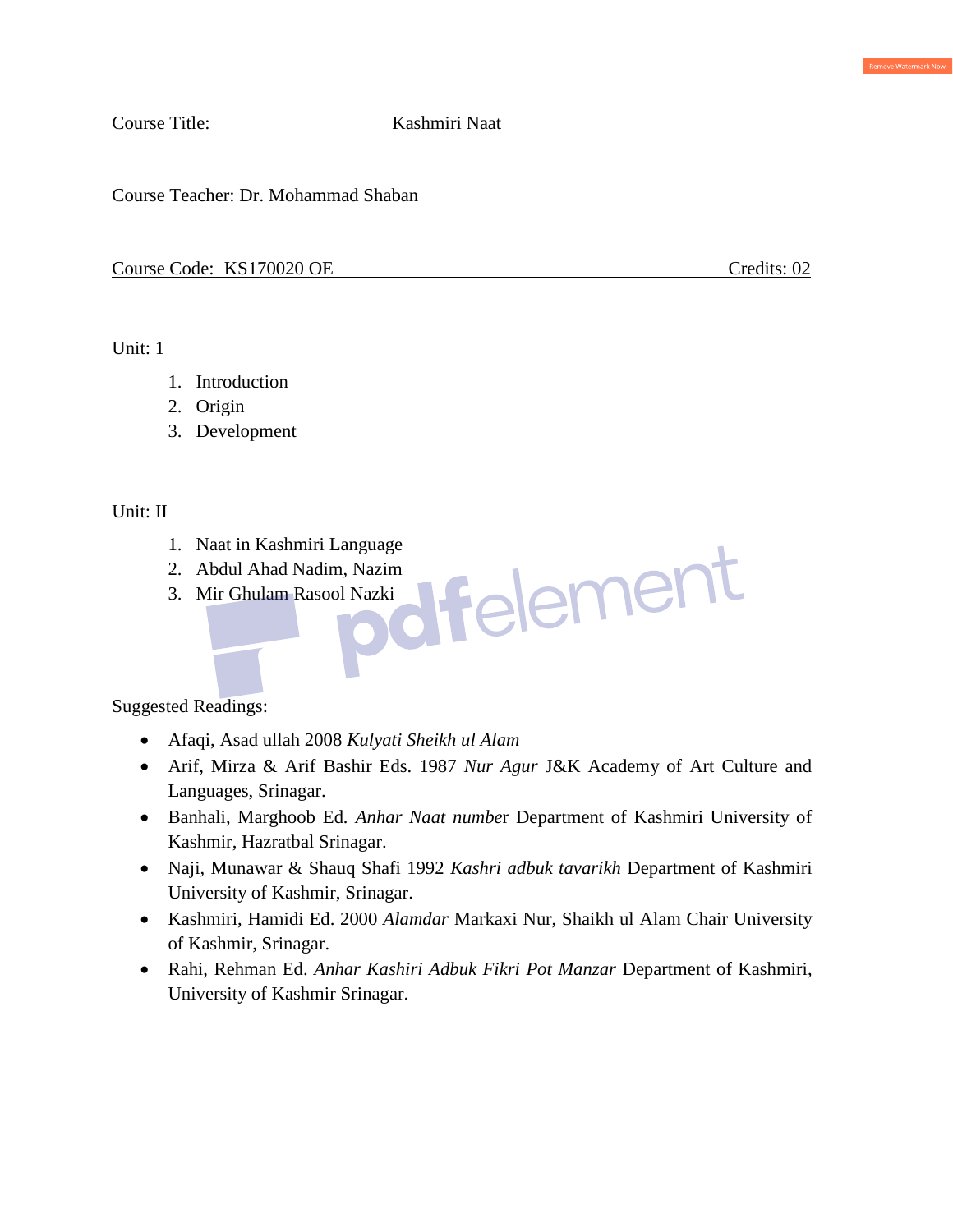**UNIT I: Environment & Society** 

- Key Issues and Approaches.  $1.1.$
- Environmentalism.  $1.2.$
- 1.3. Laws and State Practice.

# UNIT II: Dal Lake: Issues and Debates

- Academic Discourses on Dal Lake.  $2.1.$ element
- 2.2. Media and Civil Society.
- 2.3. People and Concerns.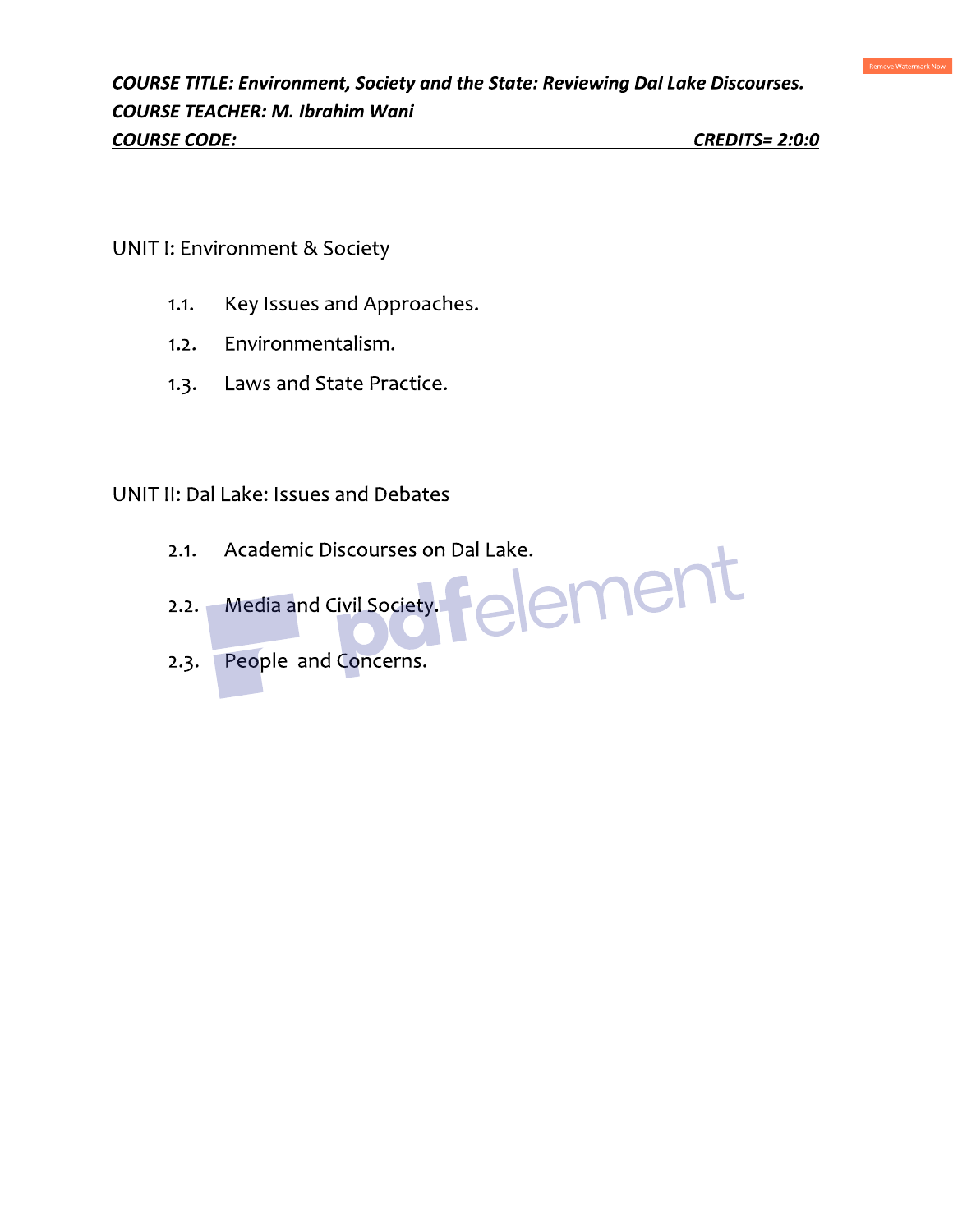COURSE TITLE: Kashmir in Media Representation: Dominant Discourses & **Contestations COURSE TEACHER: M. Ibrahim Wani COURSE CODE: CREDITS= 2:0:0** 

## UNIT I: Representation

- Conceptual Backgrounds.  $1.1.$
- Key Issues and Concerns.  $1.2.$
- Representation & Power  $1.3.$

#### **UNIT II: Representing Kashmir**

- Brief Background: Media Texts and Practices.  $2.1.$
- Dominant Discourses: Territory, Desire and Boundaries.  $2.2.$
- Contestations & New Media  $2.3.$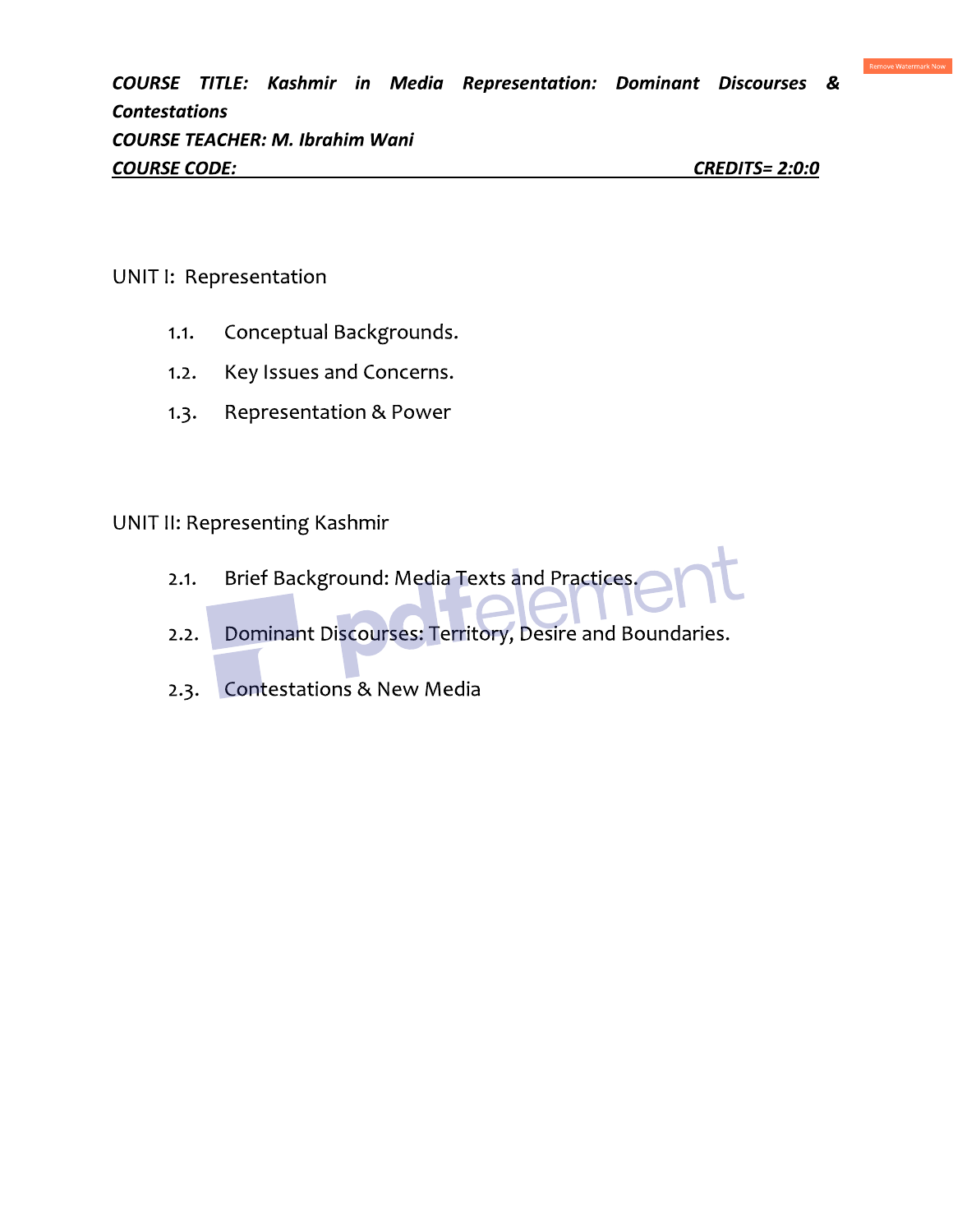## UNIT I: Society & Conflict

- $1.1.$ Conflict: Theoretical Overview.
- Contemporary Discourses on Conflict, Violence and Peace.  $1.2.$
- Conflicts in South Asia.  $1.3.$

## **UNIT II: Human Security**

- Background and Relevance.  $2.2.$
- nent Human Security and Human Development.  $2.3.$
- Approach and Criticism.  $2.3$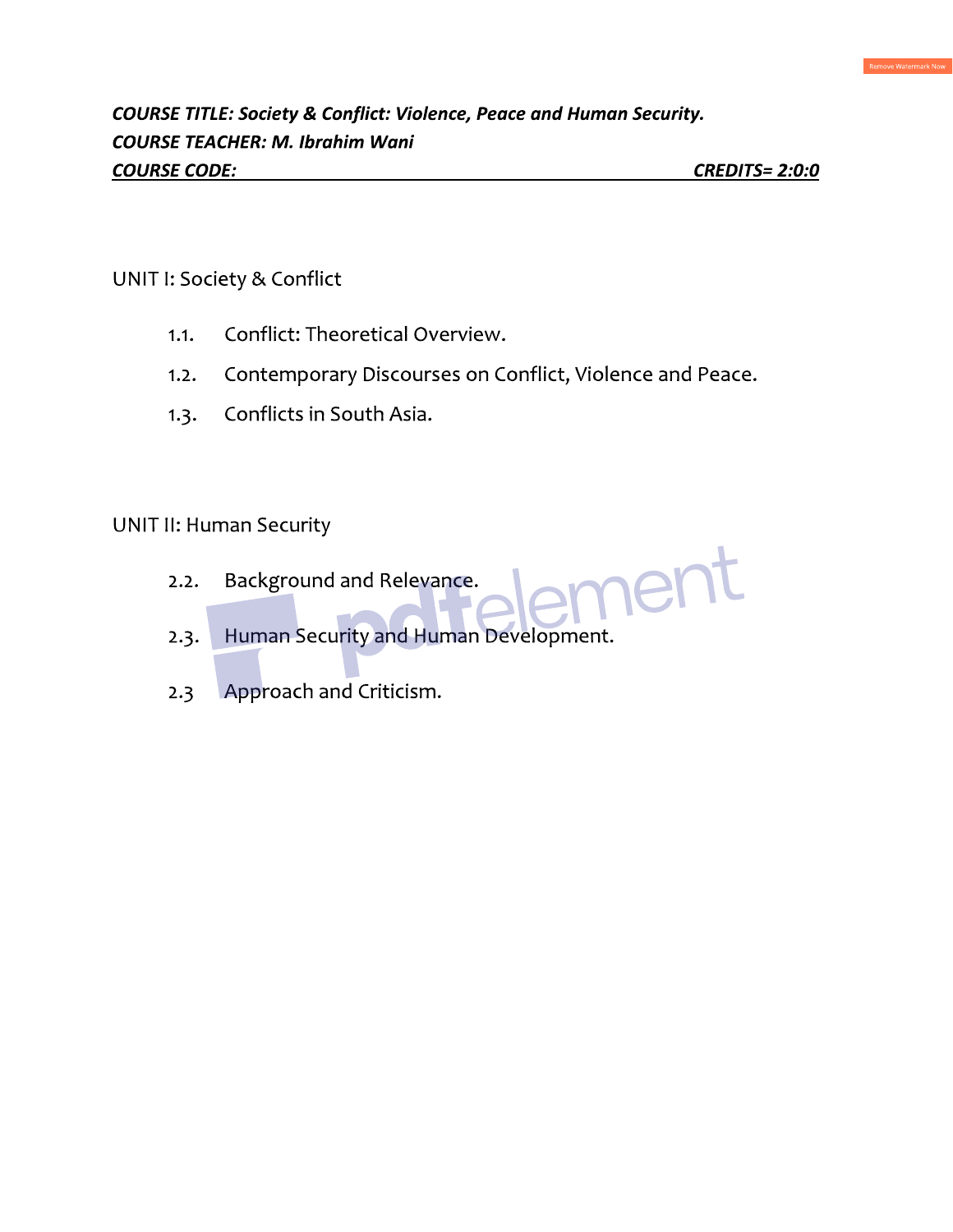|  |  |  | <b>Course Title: Sociology of Marriage</b> |
|--|--|--|--------------------------------------------|
|--|--|--|--------------------------------------------|

**Course Teacher:** Dr. Humaira Showkat Course Code:

Credits: 2 Credits

#### **Unit I: Understanding Marriage**

- 1.1: Meaning and Origin of Marriage
- 1.2: Types of Marriage
- 1.3: Marriage Practices

### **Unit II: Marriage Payments**

- 1.1: Meaning of Marriage Payments
- 1.2: Different Types
- 1.3: Prevalence of Marriage Payments.